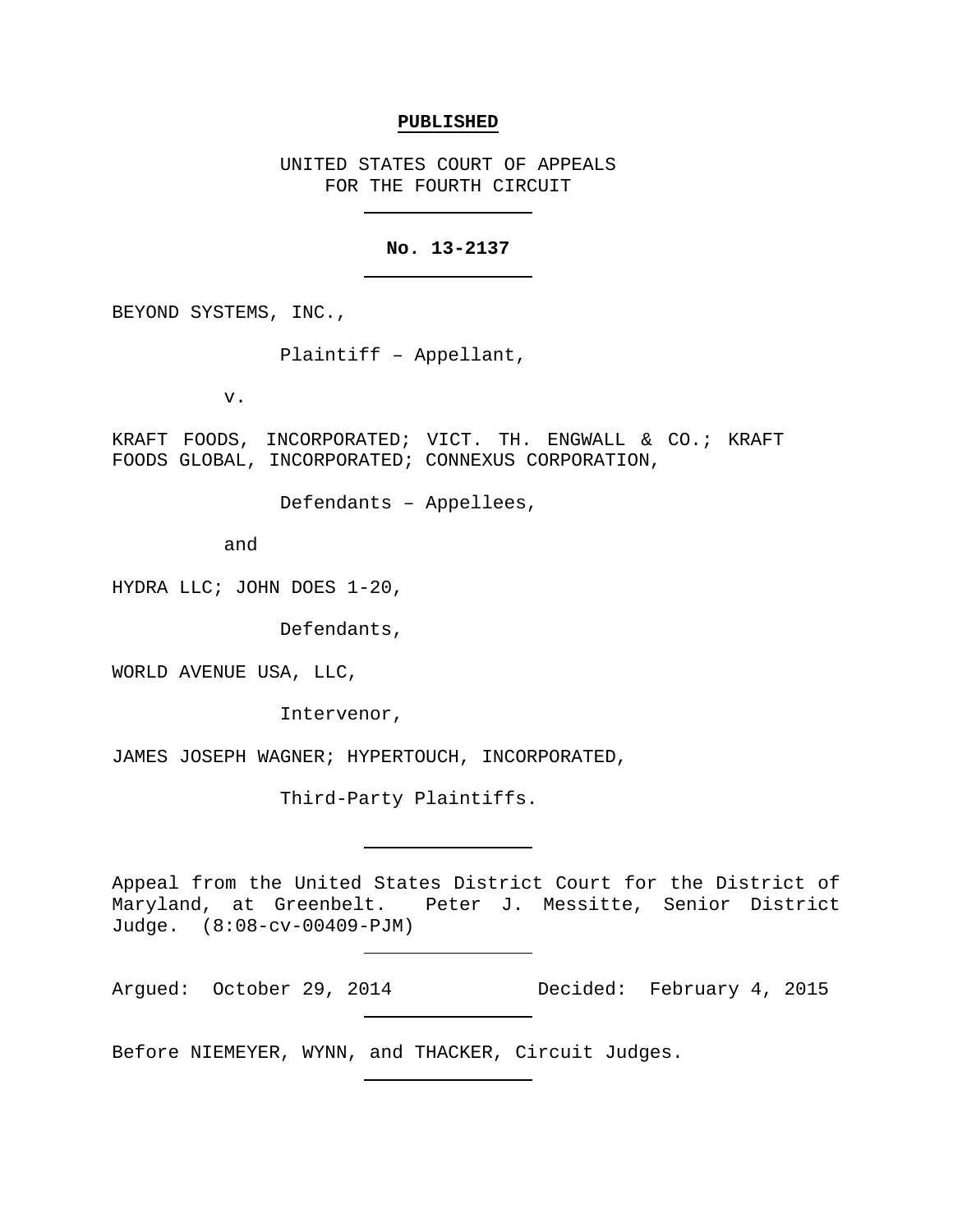Affirmed by published opinion. Judge Wynn wrote the opinion, in which Judge Niemeyer and Judge Thacker joined.

**ARGUED:** Richard Kennon Willard, STEPTOE & JOHNSON LLP, Washington, D.C., for Appellant. Darrell J. Graham, ROESER BUCHEIT & GRAHAM LLC, Chicago, Illinois; Ari Nicholas Rothman, VENABLE LLP, Washington, D.C., for Appellees. **ON BRIEF:** Stephen H. Ring, LAW OFFICES OF STEPHEN H. RING, P.C., Gaithersburg, Maryland; Michael S. Rothman, LAW OFFICE OF MICHAEL S. ROTHMAN, Rockville, Maryland; Jill C. Maguire, Benjamin B. Watson,<br>STEPTOE & JOHNSON LLP, Washington, D.C., for Appellant. John K. STEPTOE & JOHNSON LLP, Washington, D.C., for Appellant. Roche, PERKINS COIE LLP, Washington, D.C.; John E. Bucheit, ROESER BUCHEIT & GRAHAM LLC, Chicago, Illinois, for Appellees Kraft Foods, Incorporated, Vict. Th. Engwall & Co., and Kraft Foods Global, Incorporated. J. Douglas Baldridge, Lisa Jose Fales, VENABLE LLP, Washington, D.C., for Appellee Connexus Corporation.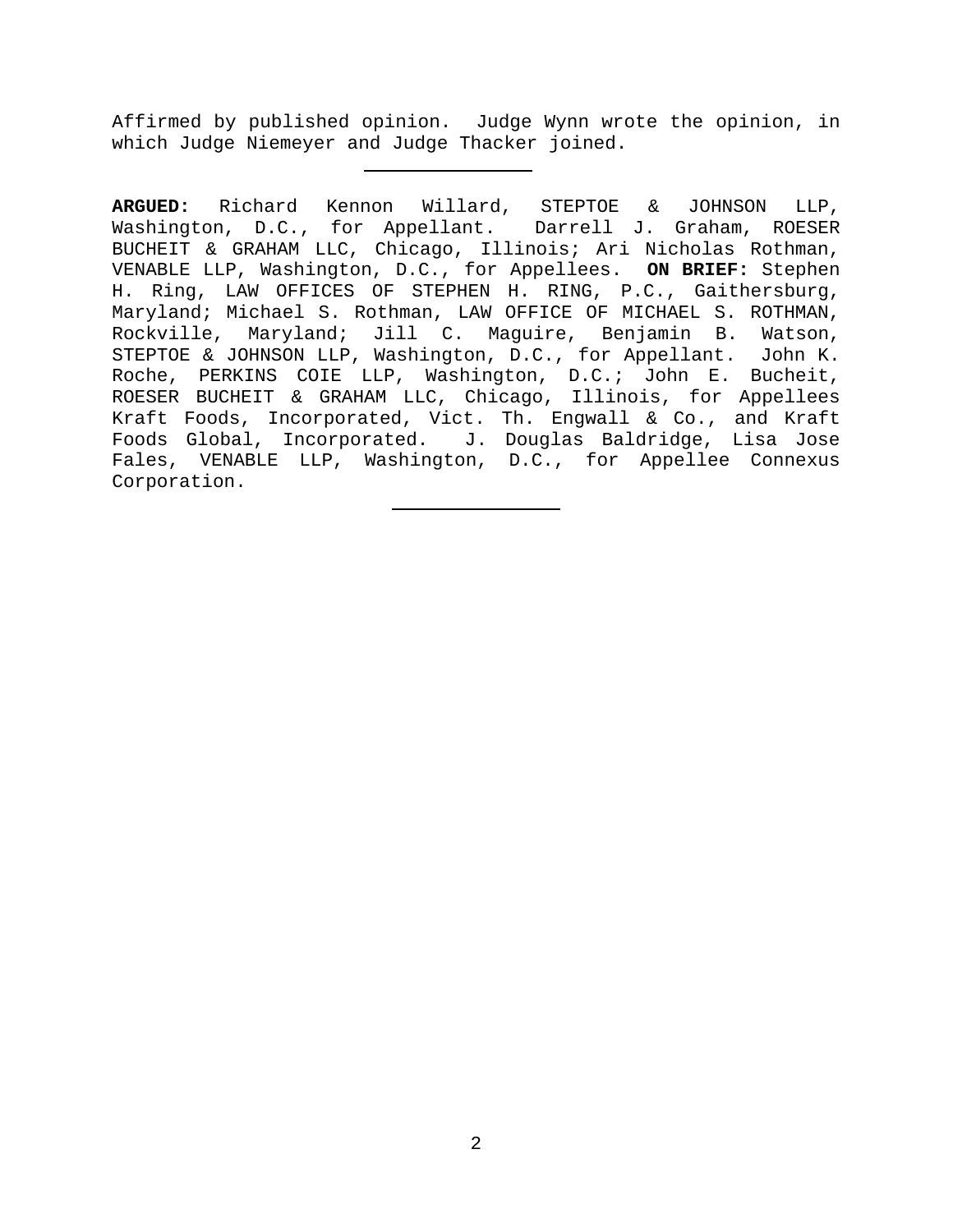WYNN, Circuit Judge:

In the late 1990s and early 2000s, legislatures across the country became increasingly concerned about unwanted commercial e-mail colloquially known as "spam." By 2004, thirty-five states had enacted some form of anti-spam legislation, though as might be expected each addressed the problem somewhat differently. See Roger Ford, Preemption of State Spam Laws by the Federal CAN-SPAM Act, 72 U. Chi. L. Rev. 355, 363 (2005). Among the common provisions in these statutes were the creation of private rights of action for internet service providers and large statutory damage provisions.

In this case, ostensible internet service provider Beyond Systems, Inc. seeks statutory damages from Kraft Foods, Inc. and Connexus Corporation under California's and Maryland's anti-spam statutes based upon several hundred e-mails which it alleges were unlawful spam. The district court summarily ruled that Beyond Systems consented to the harm underpinning its anti-spam claims and is therefore barred from recovery. We affirm the district court's judgment on this ground.

I.

### A.

Beyond Systems is a Maryland corporation that provides at least a modicum of e-mail and server access to a limited number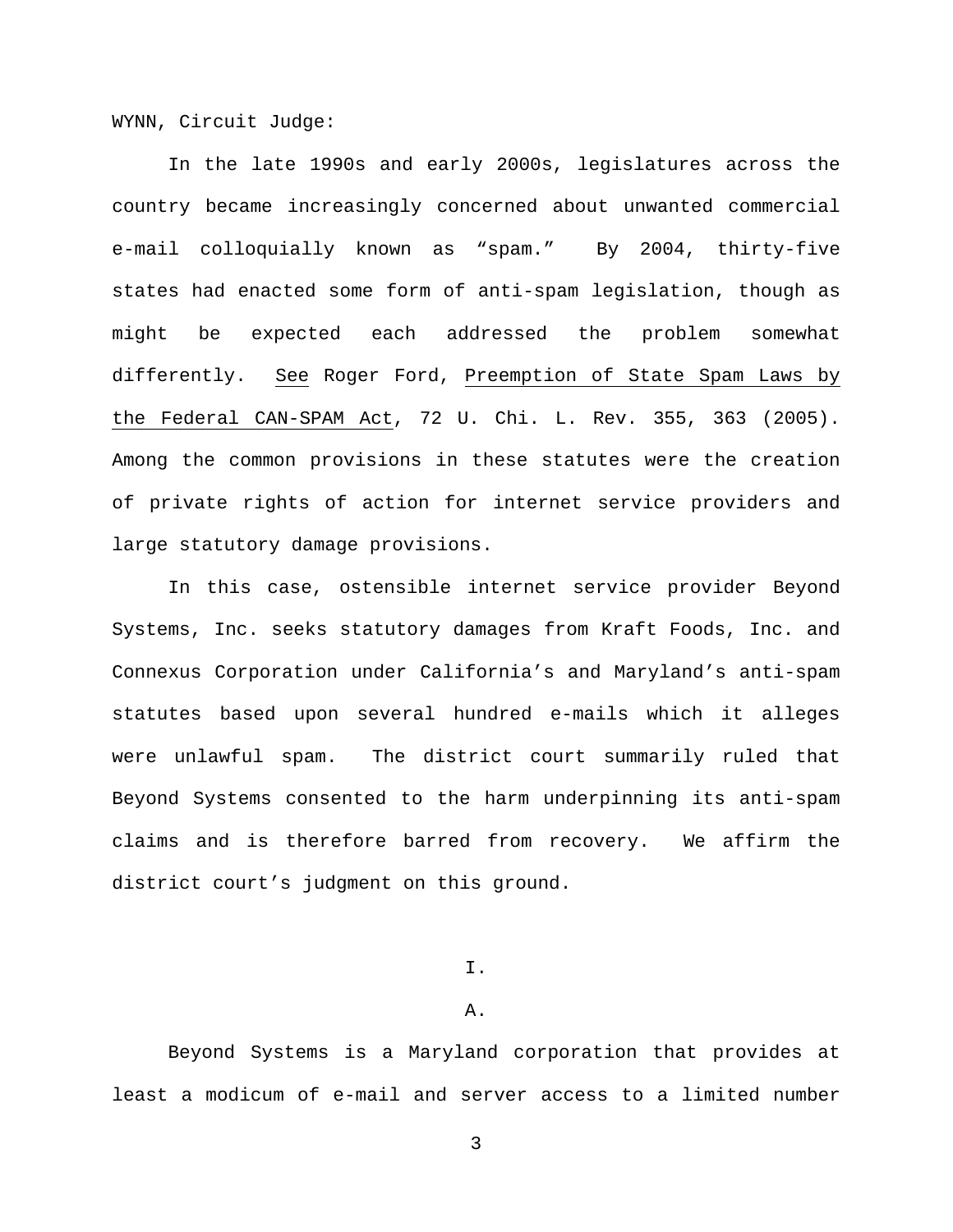of clients. Paul Wagner owns Beyond Systems, whose servers are housed in his parents' Maryland residence. Paul's brother, James Joseph ("Joe") Wagner, owns Hypertouch, Inc., a nominal internet service provider in California that routes spam e-mails to Beyond Systems' Maryland servers, where they are cached in accounts designed to hold spam e-mails.

Hypertouch and Beyond Systems have histories of suing alleged spammers. To further its litigation strategy, Beyond Systems developed web pages with hidden e-mail addresses—that is, e-mail addresses embedded in the code that generates the webpages that are not visible to website visitors. The hidden e-mail addresses are discovered by "spam crawlers," computer programs spammers use to look for e-mail addresses and subscribe them to e-mail lists. Because only spam crawlers can find these hidden e-mail accounts, Beyond Systems uses them as "spam traps." As a result, spam-trap-based litigation has accounted for 90% of Beyond Systems' income in recent years.

Unlike other internet service providers that routinely try to block e-mail accounts from spam, Beyond Systems does nothing to filter or block spam e-mail. Further, Beyond Systems has increased its storage capacity to archive large volumes of spam messages, retaining them specifically to provide grounds for litigation.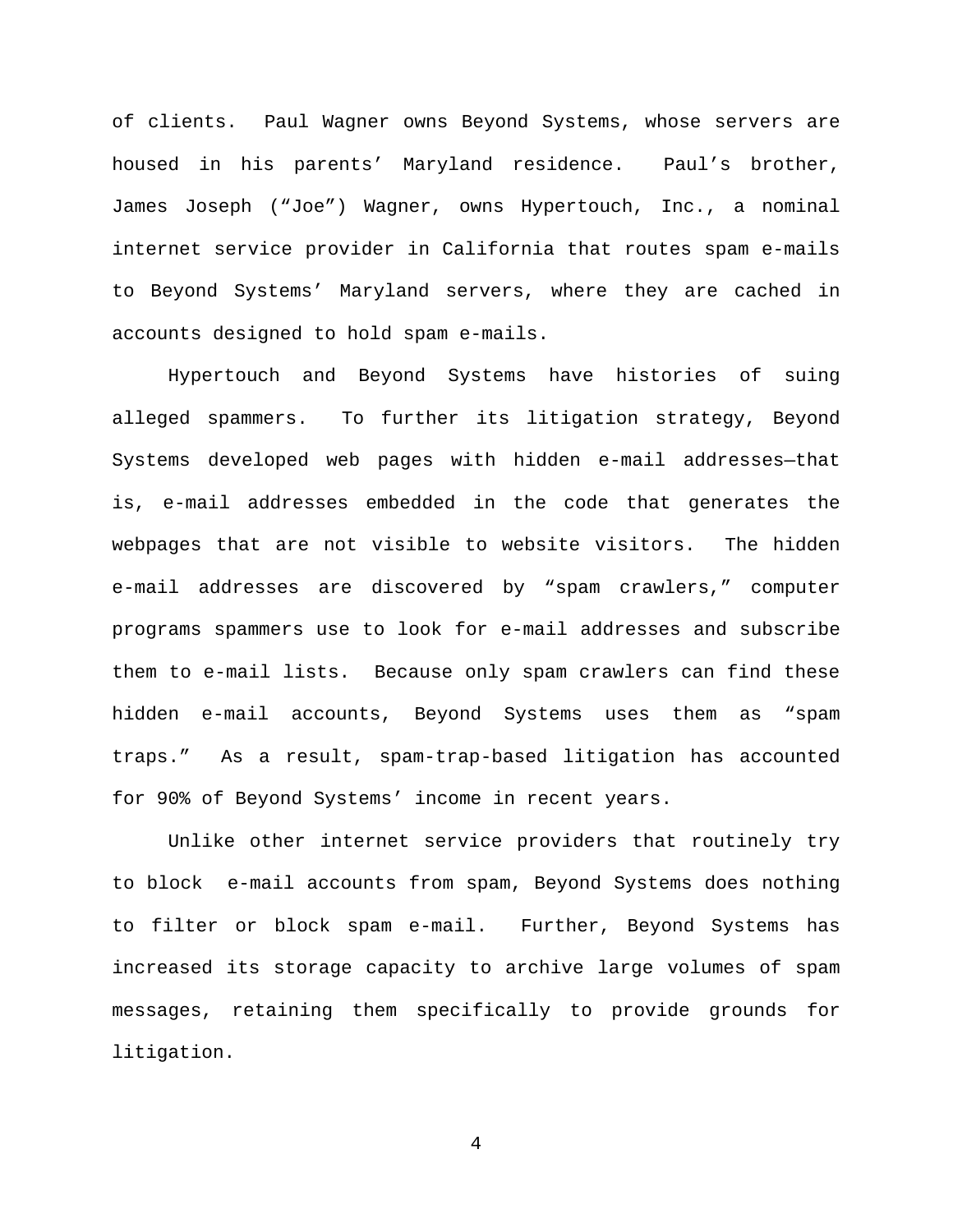Similar to Beyond Systems, Hypertouch operated in California with the same purpose of maximizing on spam-trapbased litigation. Pertinent to the issues in this matter, in 2005, Hypertouch sued Kraft under California's anti-spam law based on e-mails it received regarding Gevalia coffee, a Kraft brand. These e-mails allegedly had false headers, including incorrect "From" addresses, misleading subject lines, and other deficiencies which Hypertouch claimed violated California's law. Under a settlement agreement reached in that litigation, Hypertouch, on behalf of itself and its assignees, specifically disclaimed all rights it had to any causes of action based on the Gevalia e-mails sent to that point and agreed to cooperate with Kraft in identifying future e-mails that might violate California law.

In 2008, Beyond Systems brought Maryland and California state-law claims against Kraft and Connexus in the United States District Court for the District of Maryland. Beyond Systems alleged that it received a large volume of e-mails regarding Kraft's Gevalia coffee in violation of California's and Maryland's anti-spam statutes. Many of these e-mails were exactly the same ones that formed the basis of Hypertouch's 2005 suit.

B.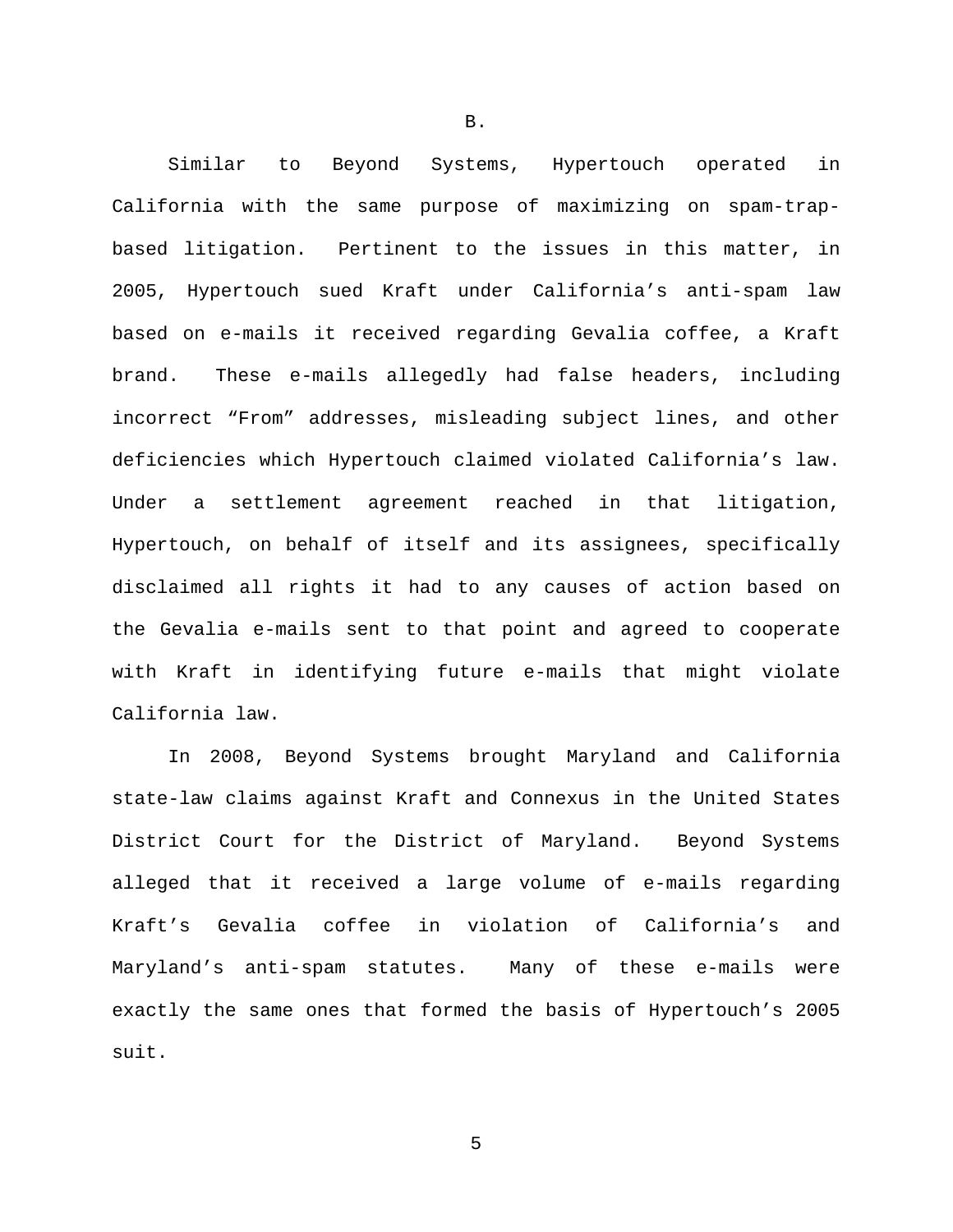After discovery concluded, the district court granted partial summary judgment in favor of Kraft on "any claims based on the same e-mails that were the subject of Hypertouch's June 29, 2006 Settlement Agreement with Kraft" and "any claims based on e-mails sent directly to Hypertouch after the Settlement Agreement, where Hypertouch failed to notify Kraft within twenty days of receipt." J.A. 655. Additionally, the district court granted partial summary judgment as to any e-mails barred by California's one-year statute of limitations.

The district court then bifurcated the trial on the remaining e-mails into a "liability" proceeding and a "damages" proceeding. Beyond Sys., Inc. v. Kraft Foods, Inc., 972 F. Supp. 2d 748, 754 (D. Md. 2013). During the liability proceeding, the district court held a jury trial, split into two phases, to determine whether Beyond Systems had standing to sue. Id.

The first phase presented the jury with the question as to whether Beyond Systems was an internet service provider (or its state law equivalent). This phase presented none of Beyond Systems' litigation activities, but instead focused exclusively on those services it provided to its customers, where its servers were housed, and other business-related activities. 972 F. Supp. 2d at 754. The jury found that, according to this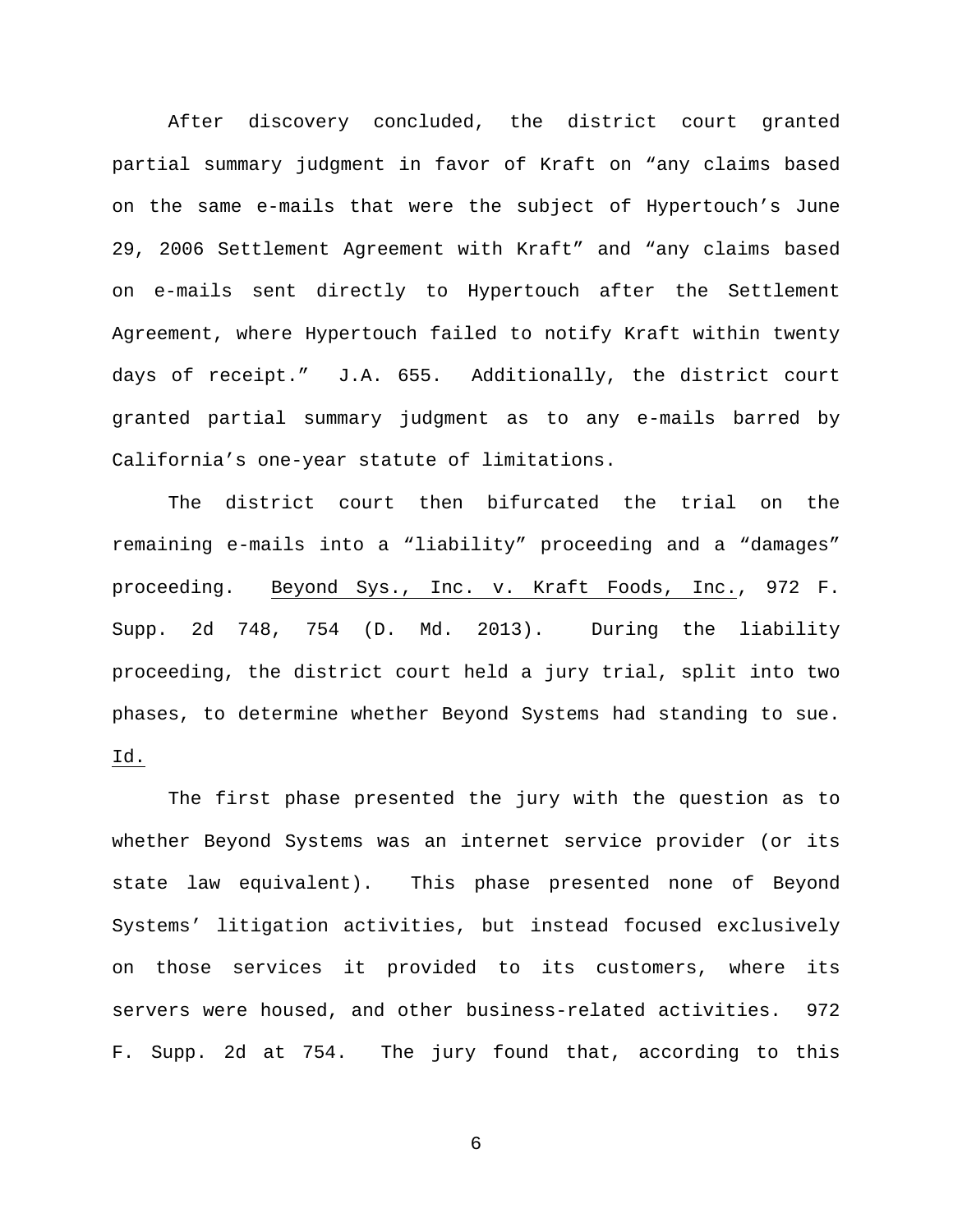evidence, Beyond Systems was an internet service provider under California and Maryland law.

The second phase presented evidence of Beyond Systems' litigation activities, including its relationship to Hypertouch and the percentage of its revenue derived from anti-spam litigation, and asked the jury if the Appellant was a "bona fide" internet service provider. The jury found that it was not. Therefore, the district court determined as a matter of law, inter alia, that Beyond Systems had invited its own purported injury and thus could not recover for it. On appeal, we review this issue of law de novo. Wilson v. Dollar Gen. Corp., 717 F.3d 337, 342 (4th Cir. 2013).

## II.

As an initial matter, we are bound to address the subject matter jurisdiction issue of whether Beyond Systems had Article III standing. Steel Co. v. Citizens for a Better Env't, 523 U.S. 83, 88-102 (1998) (recognizing that standing to maintain a suit implicates the court's jurisdiction to entertain a suit and is thus a threshold question to be resolved before the merits).

To have standing, a party must allege that it suffered a "concrete" harm, there must be "a fairly traceable connection between the plaintiff's injury and the complained-of conduct of the defendant[,]" and the harm must be redressable. Id. at 103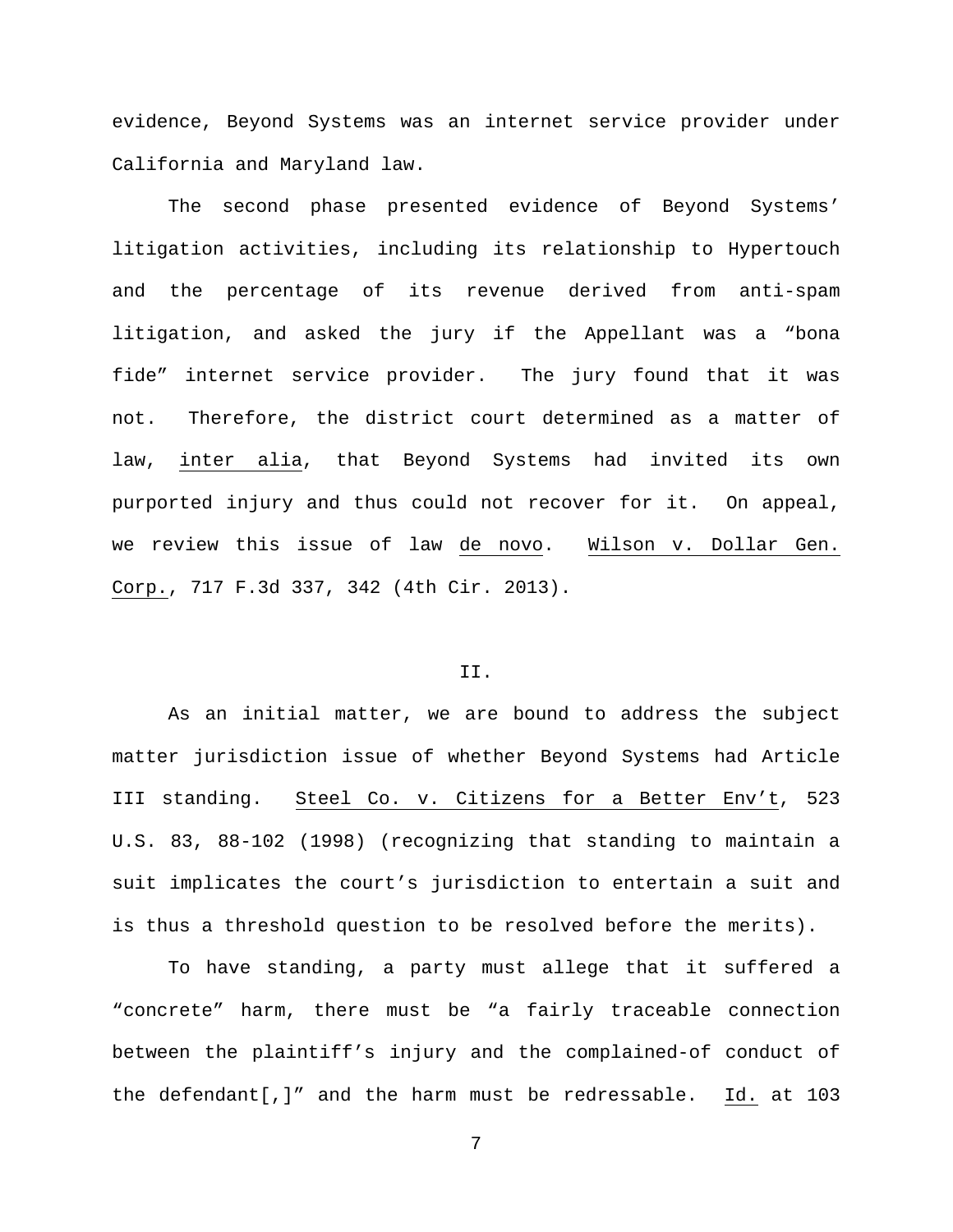(internal quotation marks and citations omitted). The Supreme Court has also cautioned that the "absence of a valid . . . cause of action" does not implicate the court's "power to adjudicate the case," id. at 89, and we therefore take care not to conflate a standing inquiry with a merits inquiry.

Doing so here, we conclude that Beyond Systems had Article III standing. It claimed a harm—receiving spam e-mail—and Maryland and California law create an interest in being free from such harm. See, e.g., Cantrell v. City of Long Beach, 241 F.3d 674, 684 (9th Cir. 2001) ("state law can create interests that support standing in federal courts"); Md. Code §§ 14-3002, 14-3003; Cal. Bus. and Prof. Code § 17529.5. Beyond Systems contended that Defendants sent false and deceptive spam e-mails, i.e., caused its claimed harm. And Maryland and California law provide statutory redress. Id. Accordingly, we conclude that Beyond Systems had Article III standing.

#### III.

The central issue in this case is whether the common law doctrine of volenti non fit injuria precludes Beyond Systems' recovery under the California and Maryland anti-spam statutes. The district court held that it does. We agree.

California's anti-spam statute provides, in relevant part: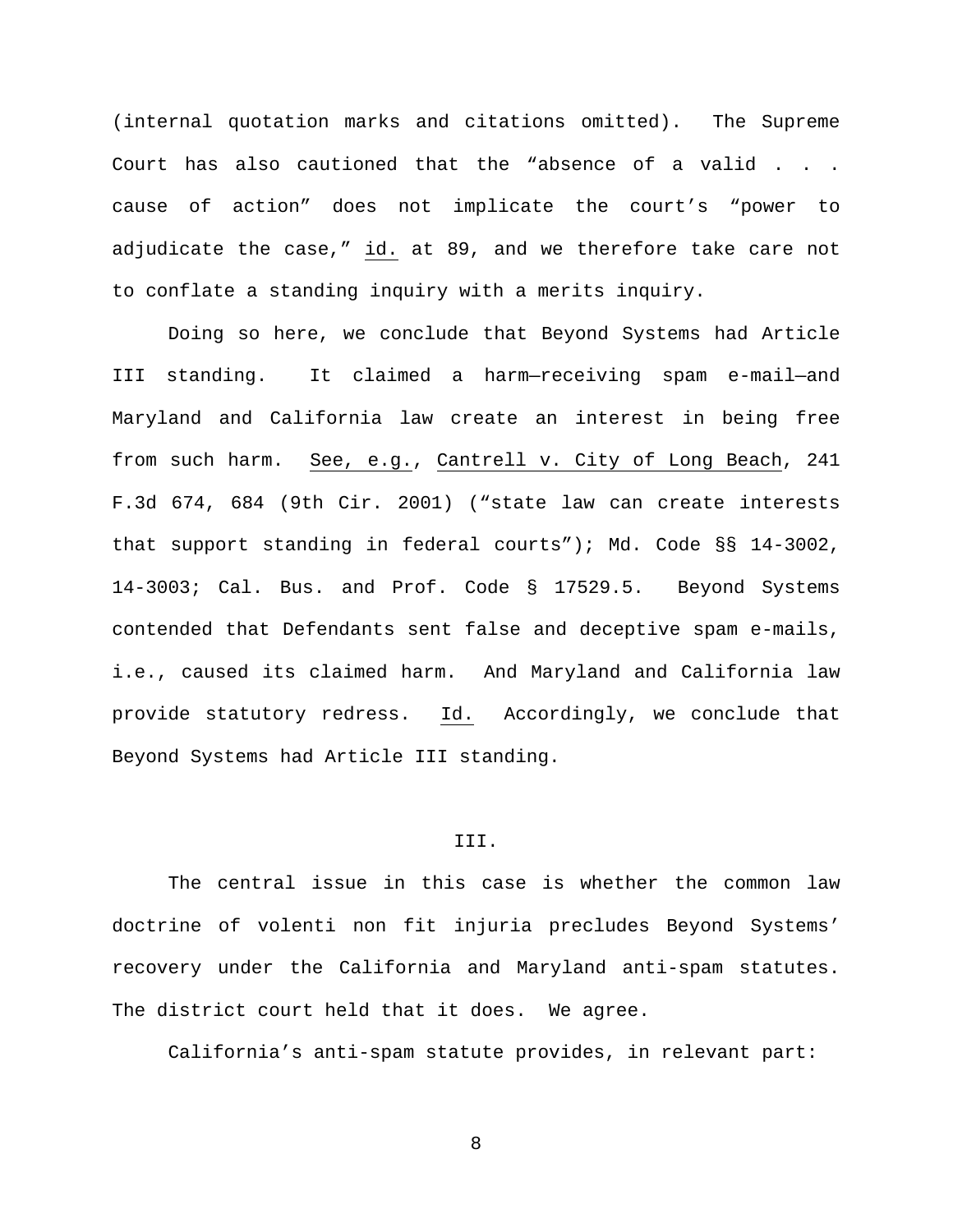(a) It is unlawful for any person or entity to advertise in a commercial e-mail advertisement either sent from California or sent to a California electronic mail address under any of the following circumstances:

. . . . . (2) The e-mail advertisement contains or is accompanied by falsified, misrepresented, or forged header information.

. . . . . (3) The e-mail advertisement has a subject line that a person knows would be likely to mislead a recipient, acting reasonably under the circumstances, about a material fact regarding the contents or subject matter of the message.

(b)(1)(A) In addition to any other remedies provided by any other provision of law, the following may bring an action against a person or entity that violates any provision of this section:

(ii) An electronic mail service provider

Cal. Bus. and Prof. Code § 17529.5.

Similarly, Maryland's anti-spam act provides, in relevant

part:

. . .

(b) A person may not initiate the transmission, conspire with another person to initiate the transmission, or assist in the transmission of commercial electronic mail that:

(1) Is from a computer in the State or is sent to an electronic mail address that the sender knows or should have known is held by a resident of the State; and

(2)(i) Uses a third party's Internet domain name or electronic mail address without the permission of the third party;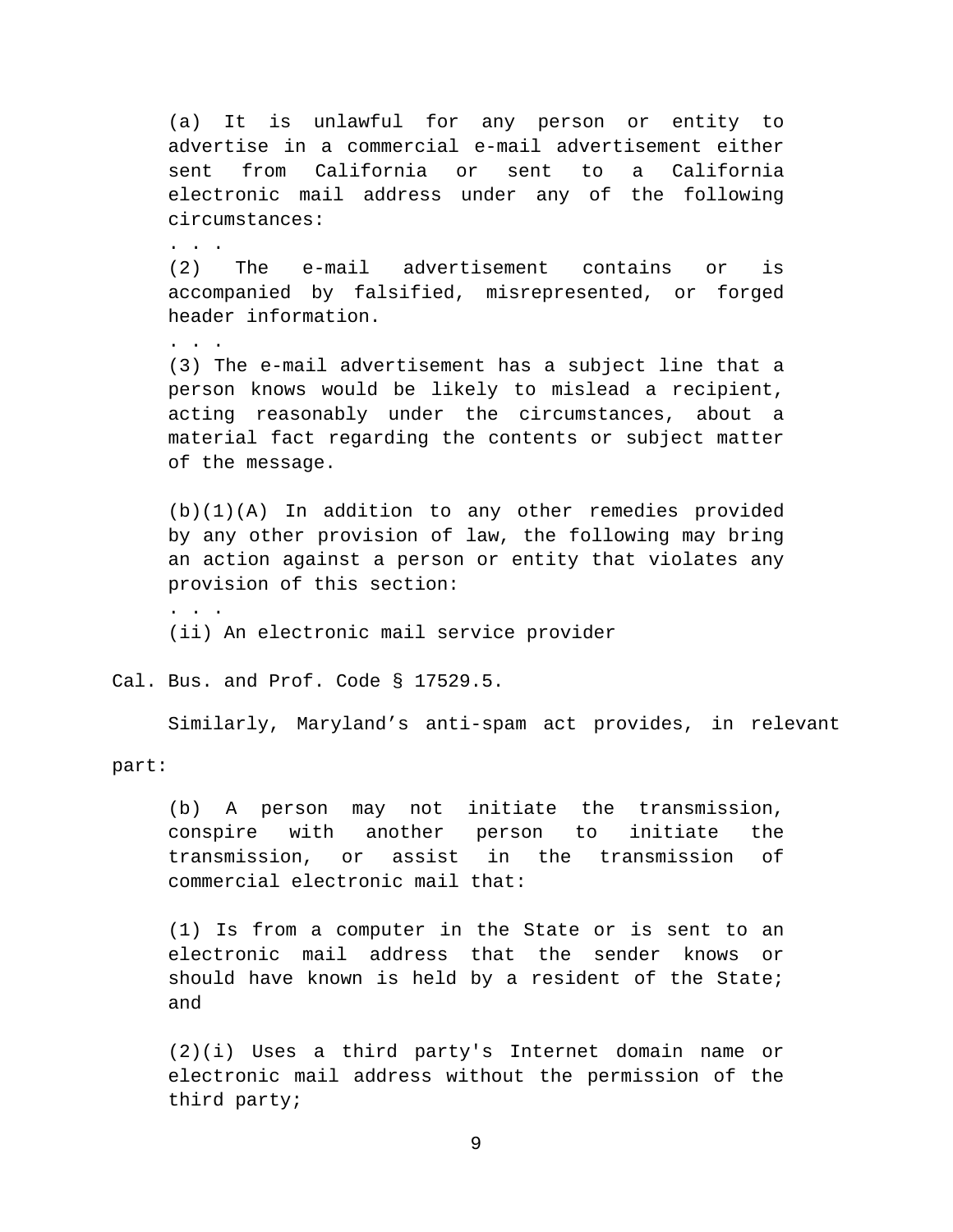(ii) Contains false or misleading information about the origin or the transmission path of the commercial electronic mail; or

(iii) Contains false or misleading information in the subject line that has the capacity, tendency, or effect of deceiving the recipient.

Md. Code § 14-3002. Additionally, Maryland law allows "interactive computer service provider[s]" to pursue damages under the statute. Md. Code § 14-3003.

These state statutes exist against the backdrop of the Controlling the Assault of Non-Solicited Pornography and Marketing Act ("CAN-SPAM Act"), which Congress enacted to create a national uniform standard regarding spam control. 15 U.S.C. § 7701(a)(11). CAN-SPAM made it illegal to "initiate the transmission . . . of a commercial electronic message . . . that contains . . . header information<sup>[1](#page-9-0)</sup> that is materially false or materially misleading." 15 U.S.C. § 7704. Congress specifically provided that the statute would preempt state laws, except for those that fit within a carve-out or "savings" provision. 15 U.S.C. § 7707(b)(1). That provision saved those state laws that "prohibit falsity or deception in any portion of

<span id="page-9-0"></span> $1$  Header information includes an e-mail address, a domain name, an internet protocol address (IP address), or a "from" line, among other information. 15 U.S.C. § 7702(8).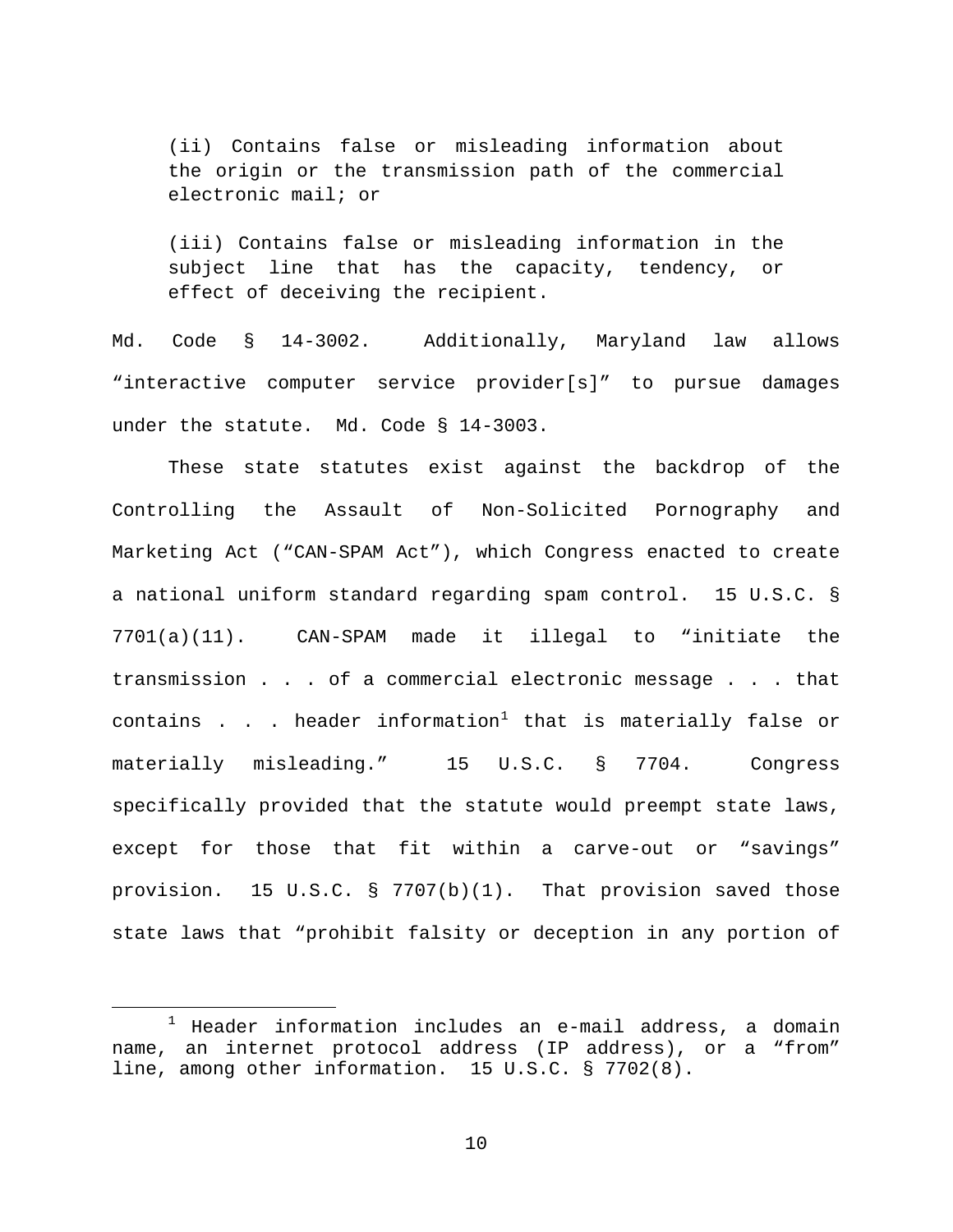a commercial electronic mail message or information attached thereto . . . . " Id.

This Court has held that "Congress was operating in the vein of tort when it drafted the pre-emption clause's exceptions". Omega World Travel, Inc. v. Mummagraphics, Inc., 469 F.3d 348 (4th Cir. 2006). Thus, in this Circuit, it is clear that a state's anti-spam statute is not preempted so long as it deals with falsity or deception in the vein of tort. Id.

While the highest court in Maryland has not spoken directly on the issue in this matter, we find the direct pronouncement of Maryland's second highest court to be informative as to the state of Maryland's law on this subject. In 2006, the Court of Special Appeals of Maryland made clear that violations of Maryland's anti-spam statute, "like violations of the Consumer Protection Act, are 'in the nature of a tort.' Indeed, [because] both statutes regulate[] false and deceptive trade practices . . . the same principles that guide us when faced with questions of individual liability for torts apply here." MaryCLE LLC v. First Choice Internet, Inc., 890 A.2d 818, 846 (Md. App. 2006) (citation omitted).

Similarly, the second highest court in California provides us with guidance on the state of California law on this issue. In 2011, the California Court of Appeal concluded "that the CAN– SPAM Act's savings clause applies to any state law that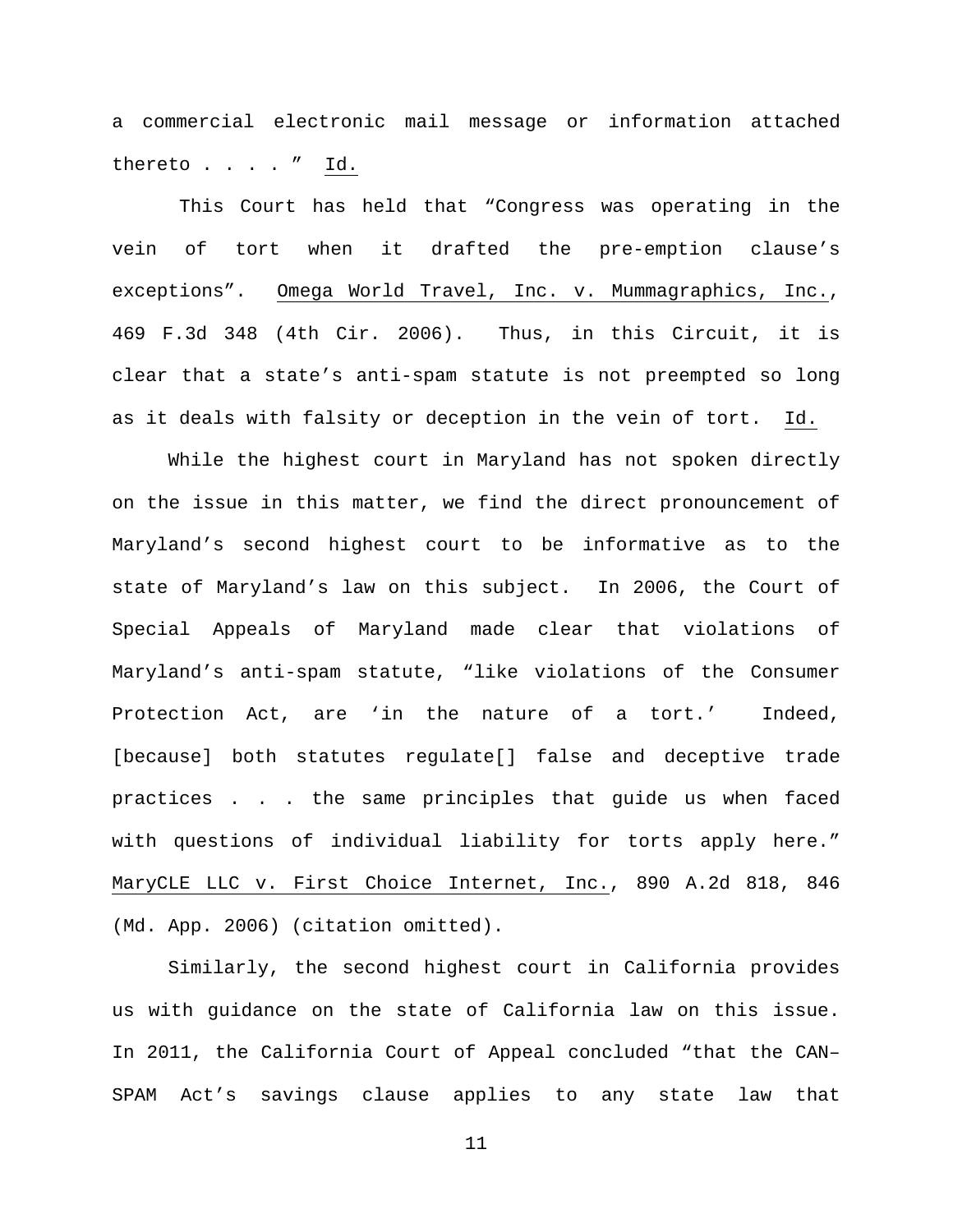prohibits material falsity or material deception in a commercial e-mail . . . . " Hypertouch, Inc. v. ValueClick, Inc., 192 Cal. App. 4th 805, 833 (Cal. Ct. App. 2011). The California court thereby limited the application of California's anti-spam law to deceptive e-mails. Id. Thus, neither the California nor the Maryland anti-spam statutes, both of which are in the vein of a tort, is preempted.

Generally, tort-related statutes like these anti-spam laws are not exempt from common law principles. This makes sense, "because statutes creating torts rarely bother to set forth all the ancillary doctrines-governing such issues as causation, immunity, or, here, derivative liability-that are necessary to compose a complete regime of tort liability." Shager v. Upjohn Co., 913 F.2d 398, 404 (7th Cir. 1990). See also, e.g., Busching v. Sup. Ct., 12 Cal.3d 44, 52 (1974) ("[I]t is not to be presumed that the legislature in the enactment of statutes intends to overthrow long-established principles of law unless such intention is made clearly to appear either by express declaration or by necessary implication."); Hardy v. State, 482 A.2d 474, 478 (Md. 1984) ("Maryland courts adhere to the policy that statutes are not to be construed to alter the common-law by implication."). Because the California and Maryland anti-spam statutes are in the vein of a tort, and nothing in their text suggests otherwise, common law tort principles that are part of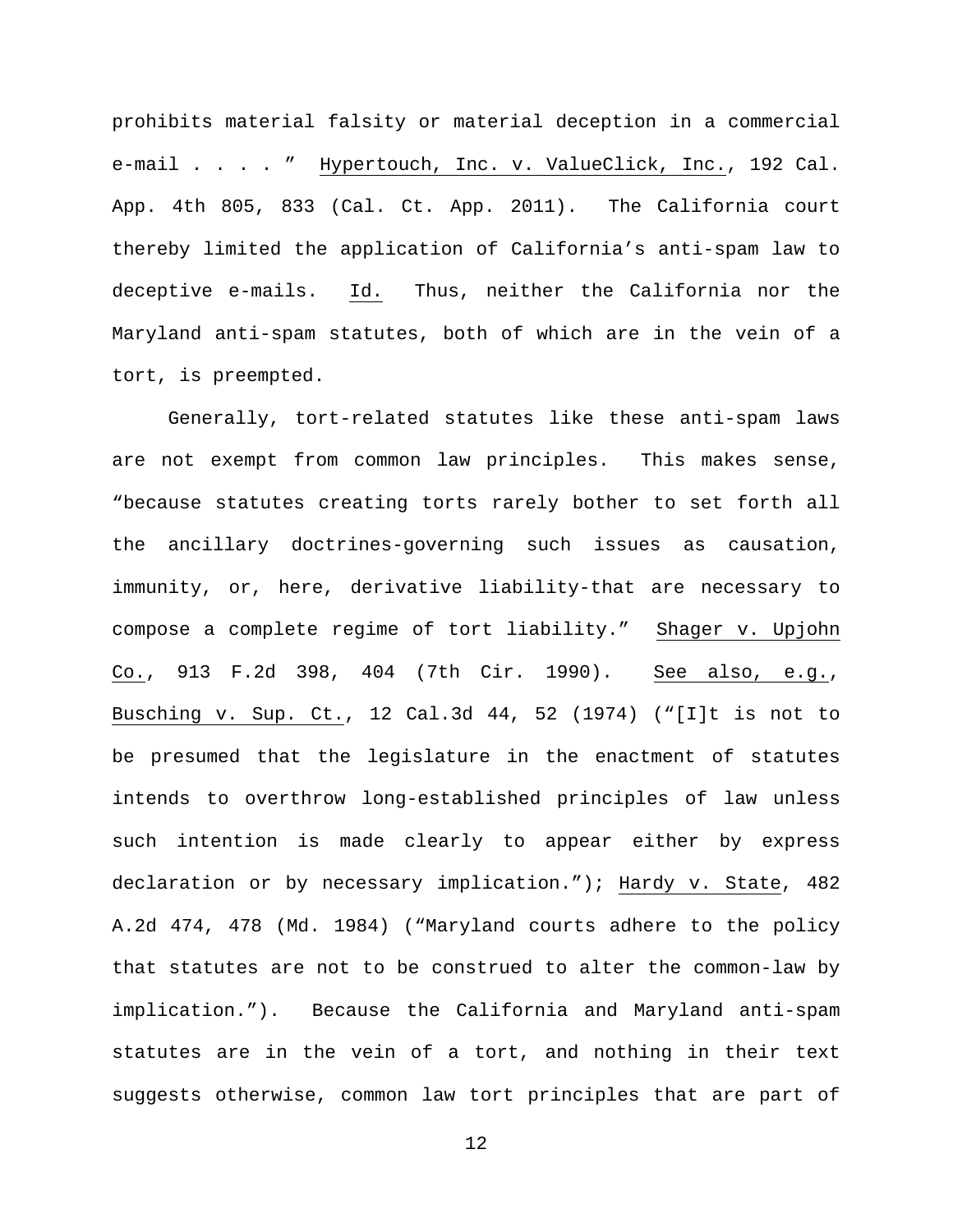those states' common law also apply to the causes of action these statutes create.

It is a general maxim of tort law that "no wrong is done to one who consents." Restatement (Second) of Torts 892A cmt. a (1979). As such, "[o]ne who effectively consents to conduct of another intended to invade his interests cannot recover in an action of tort for the conduct or for harm resulting from it." Id. § 892A. This principle has been known as "volenti non fit injuria," or "to a willing person it is not a wrong." Black's Law Dictionary 1805 (10th ed. 2014).

Maryland and California abide by volenti non fit injuria. As the Maryland Court of Special Appeals has recognized, "[a]ll intended wrongs have in common the element that they are inflicted without the consent of the victim. Those who, with full knowledge, assent to the invasion of their interests may not complain." Janelsins v. Button, 648 A.2d 1039, 1042 (Md. Ct. Spec. App. 1994) (internal quotation marks and citation omitted); see also, e.g., Brazerol v. Hudson, 277 A.2d 585 (Md. 1971) (landowners who consented to entry of dump truck on their land to transport materials to adjoining property could not recover for trespass and alleged crack in their basement wall). California has gone so far as to codify the maxim: "He who consents to an act is not wronged by it." Cal. Civ. Code § 3515; see also Pinney & Topliff v. Chrysler Corp., 176 F. Supp.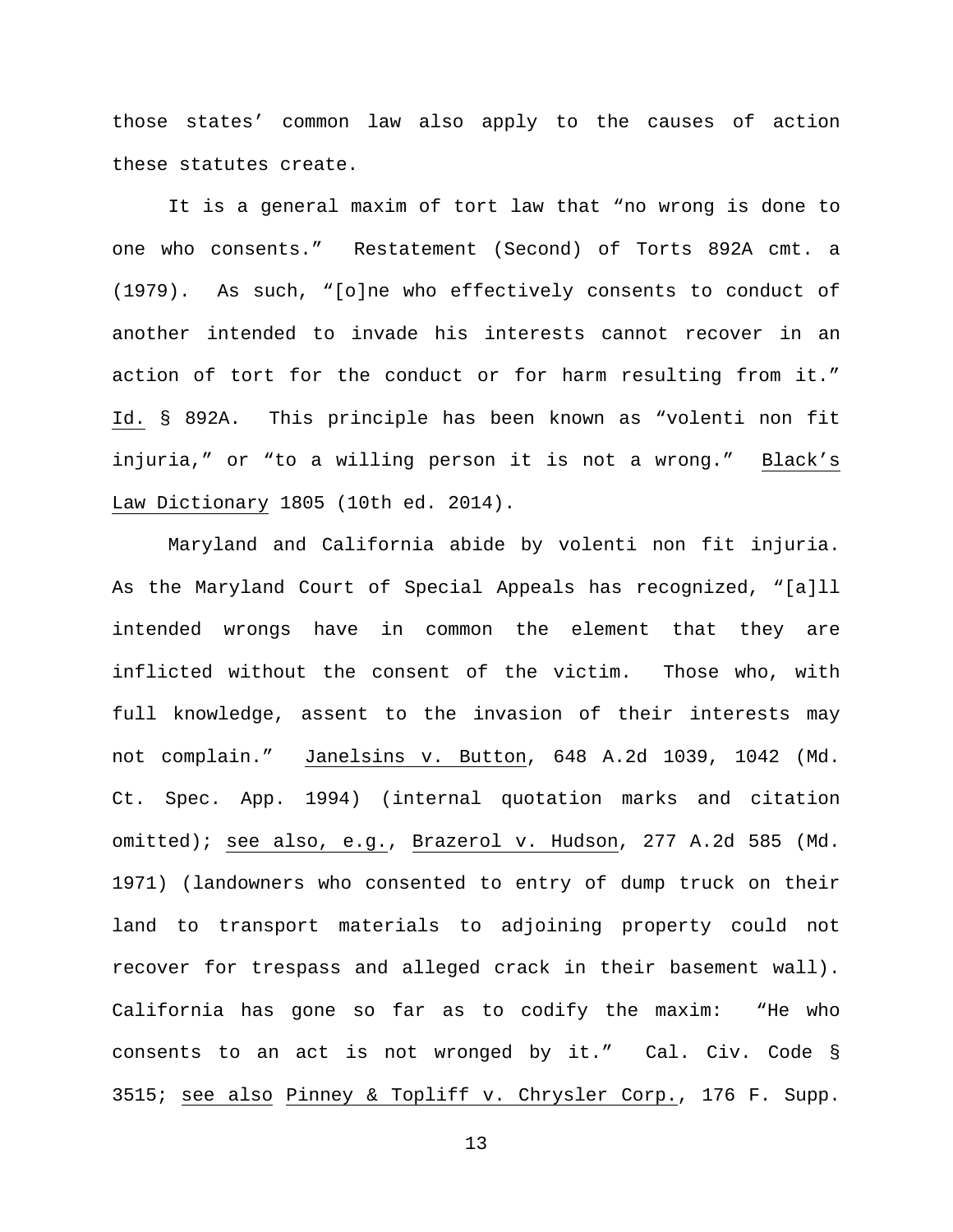801, 810 (S.D. Cal. 1959) (referring to Section 3515 as "a codification of the maxim volenti non fit injuria").

We take pause to note that this doctrine is separate and distinct from that of "assumption of risk," with assumption of risk serving as a defense when the tort is based on the defendant's negligent or reckless conduct, while the volenti doctrine applies when the plaintiff has consented to the defendant's intentional conduct. See Restatement (Second) of Torts Chapter 17A, scope note; id. § 892A cmt. a. In a similar vein, while the Maryland Court of Special Appeals observed in Janelsins that "the two doctrines substantively amount to flip sides of a single conceptual principle," it joined California in holding that "the doctrine of assumption of risk does not bar recovery for intentional torts." 648 A.2d at 1044-45.

We agree with the district court that the evidence was "overwhelming" that Beyond Systems consented to the harm it claims it suffered. Beyond Sys., Inc., 972 F. Supp. 2d at 770. Beyond Systems created fake e-mail addresses, solely for the purpose of gathering spam. It embedded these addresses in websites so that they were undiscoverable except to computer programs that serve no other function than to find e-mail accounts to spam. Beyond Systems increased its e-mail storage capacity to retain a huge volume of spam, by which it hoped to increase its eventual recovery under anti-spam statutes. And it